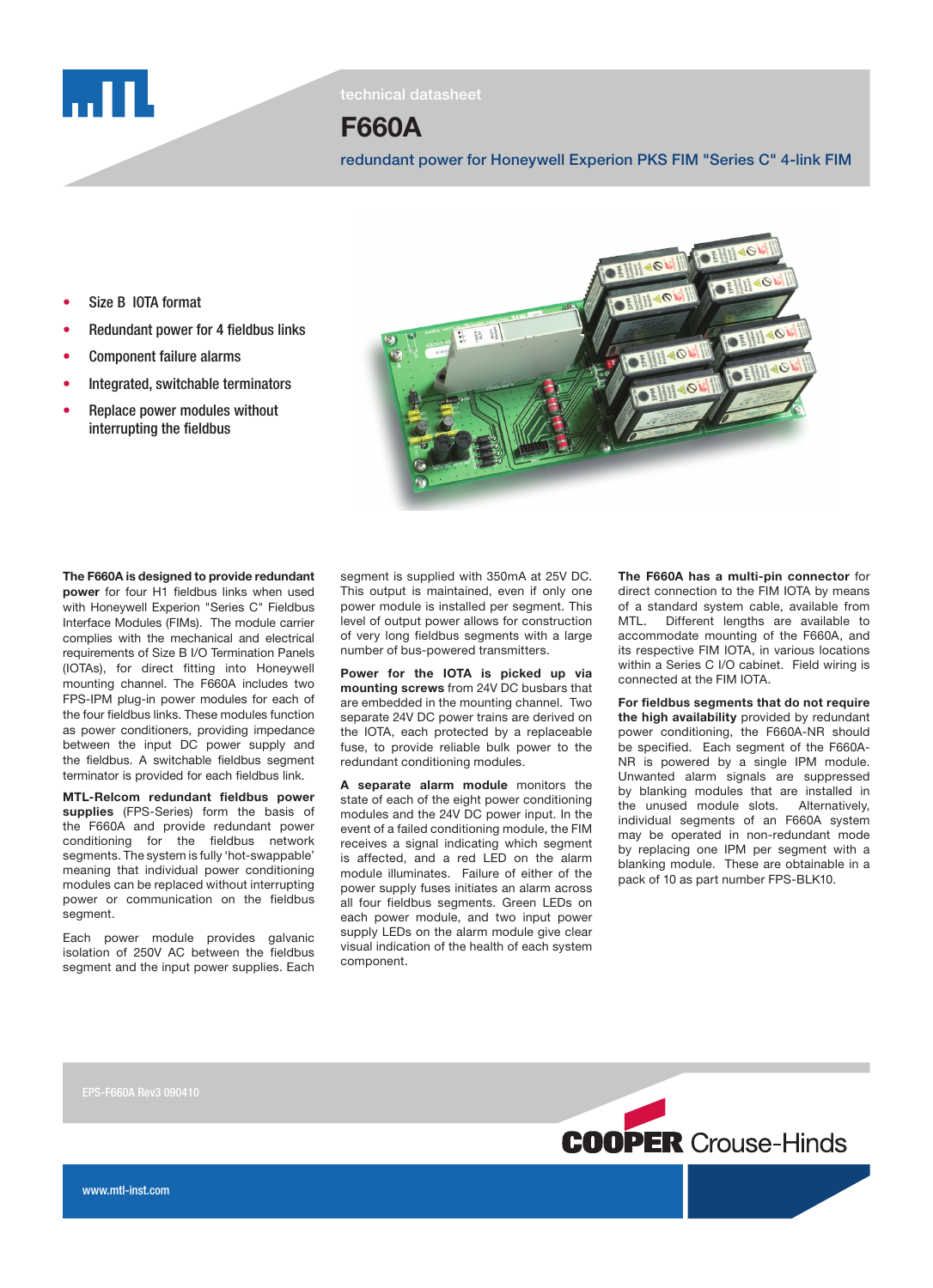## **SPECIFICATION**

#### Location of equipment

Safe area

Zone 2, IIC T4 hazardous area (approval pending)

Class I, Division 2, Gps A-D T4 hazardous area (approval pending)

### **OUTPUT**

Number of channels

## Four

Voltage

Minimum 25.0V DC

# Current

0 to 350mA Output ripple

Complies with clause 22.6.2 of the fieldbus standard Minimum load

#### No load

Isolation

Fieldbus to power supply: 250V AC rms withstand

#### INPUT

Input voltage

19.2 - 30V DC

Current consumption (4 segments each with 350mA output load)

3.4A (typical) at 18V 2.4A (typical) at 24V 2.2A (typical) at 28V

#### ALARMS

Failure alarm signal (per link) via system connector

#### MECHANICAL

Mounting method Standard Honeywell channel (size B)

Power Input Connections

Via mounting screws onto bus bar

**Terminators** 

Switchable terminator for each fieldbus segment

# ENVIRONMENTAL

#### Ambient temp

Operating, optimum orientation\*

 $-40^{\circ}$ C to  $+65^{\circ}$ C

### **Storage**

 $-40^{\circ}$ C to  $+85^{\circ}$ C

# Ingress Protection

IP20 to BS EN 60529 (Additional protection by means of enclosure)

\*Optimum orientation is when the IOTA is mounted on a vertical surface with the IPM modules in a vertical orientation

#### **ELECTRICAL**

#### EMC compliance

To EN61326:1998 Electrical equipment for measurement, control and laboratory use - EMC requirements

#### PHYSICAL NETWORKS

IEC61158-2 Foundation™ Fieldbus H1

#### ORDERING INFORMATION

The F660A Redundant fieldbus power supply IOTA includes the following component parts: (see component part numbers below):

- 8 x FPS-IPM
- 1 x F660A-ALM
- 1 x F660A-C

The F660A-NR Non-Redundant fieldbus power supply IOTA includes the following component parts: (see component part numbers below):

- 4 x FPS-IPM
- 1 x F660A-ALM
- 1 x F660A-C 4 x FPS-BLK
- 

#### COMPONENTS AND ACCESSORIES

| <b>Part No</b>   | <b>Description</b>                       |
|------------------|------------------------------------------|
| <b>FPS-IPM</b>   | Power module                             |
| <b>F660A-ALM</b> | Alarm module                             |
| <b>F660A-C</b>   | F660A IOTA, unpopulated                  |
| FPS-BLK10        | Blanking module type FPS-BLK, pack of 10 |
| FCAB-05          | IOTA power cable, 30cm                   |
| FCAB-06          | IOTA power cable, 1m                     |
| FCAB-07          | IOTA power cable, 2m                     |
| FCAB-08          | IOTA power cable, 4m                     |

The given data is only intended as a product description and should not be regarded as a legal warranty of proper<br>ties or guarantee. In the interest of further technical developments, we reserve the right to make design ch



EPS-F660A Rev3 090410